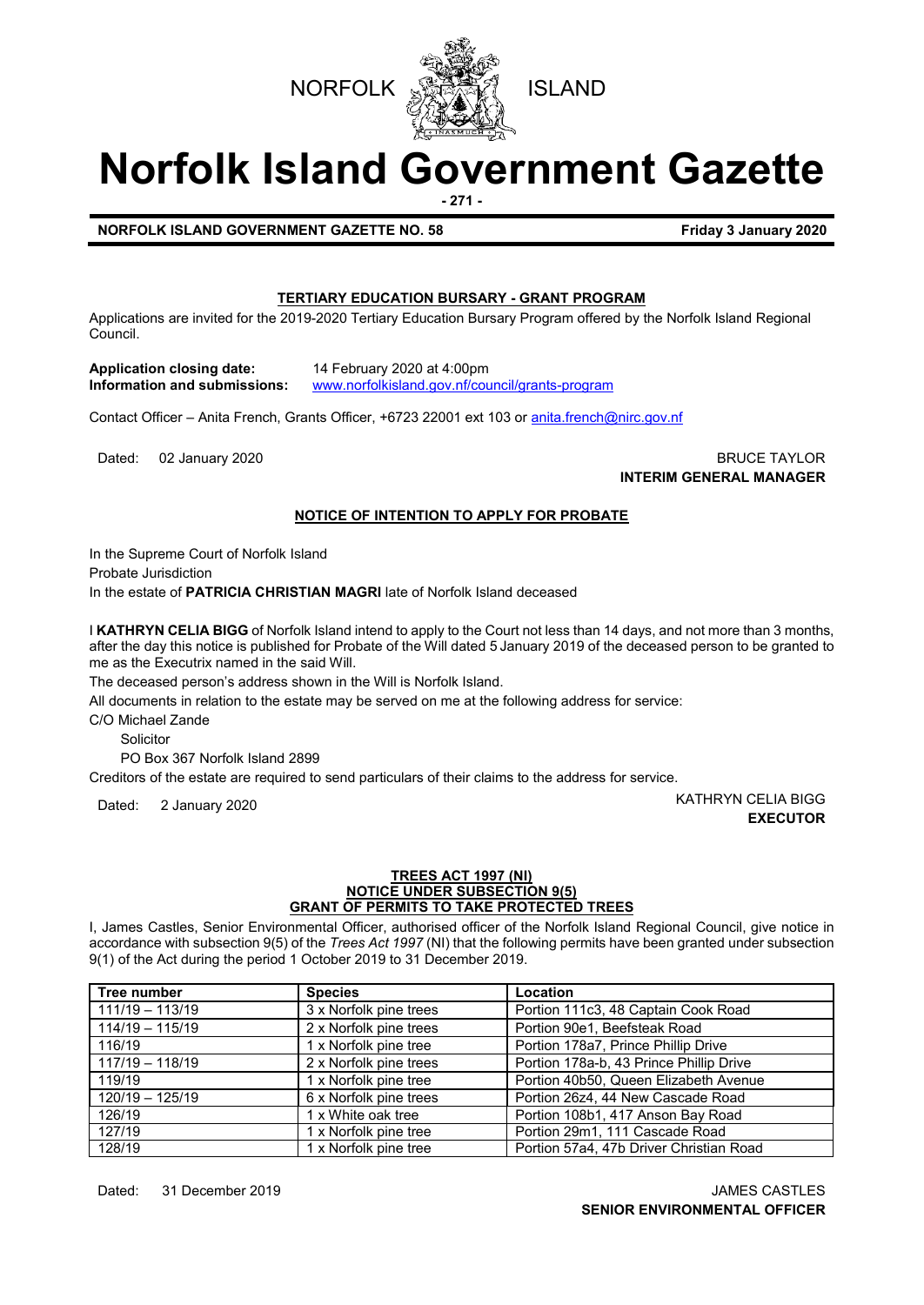#### **NORFOLK ISLAND GOVERNMENT GAZETTE NO. 58 Friday 3 January 2020**

#### **FIRE CONTROL ACT 2000 (NI) DECLARATION OF A FIRE DANGER PERIOD**

#### **PUBLIC NOTICE**

The public are advised that I, Eric Russell Hutchinson, Administrator and delegate of the Commonwealth Minister under item 1.42 of the *Minister's Norfolk Island Delegation Instrument (No. 2) 2017* (CTH), hereby **declare** under section 21(1) of the *Fire Control Act 2000* (NI) [the Act] that a **fire danger period** applies to the whole of Norfolk Island **from 9.00am on 17 December 2019 until 6:00pm on 17 January 2020.**

During this period, a person may in accordance with section 23(1) of the Act light a fire in the open air: for cooking in a properly constructed fireplace or gas barbeque; or in a properly constructed incinerator designed to prevent the escape of sparks or incandescent material; or in accordance with a permit issued by the Chief Fire Control Officer.

A person who otherwise lights a fire in the open air is guilty of an offence and may be fined up to \$2,000.00 or be imprisoned for two years or both.

Dated: 16 December 2019 ERIC RUSSELL HUTCHINSON **ADMINISTRATOR**

# **PLANNING ACT 2002 (NI) – SUBSECTION 43(1) NOTICE DEVELOPMENT APPLICATION**

| <b>Development Application No.:</b> | DA 21/2019                                                  |
|-------------------------------------|-------------------------------------------------------------|
| Applicant:                          | C W Bell & D Bell                                           |
|                                     | PO Box 156, NORFOLK ISLAND 2899                             |
| Location:                           | Portion(s) Lot: 116 Sec: 2 Por: 47b1 Sh: 8, 44 Martins Road |
| Proposed Development:               | Subdivision - Major: Create two additional lots             |
| Zone:                               | <b>Rural Residential</b>                                    |
| Category:                           | Permissible (with consent)                                  |

#### **Public Exhibition**

This Development Application may be inspected, during business hours, at the Planning Office at the Norfolk Island Regional Council, New Military Barracks, Kingston.

#### **Submission**

Any person may, during the period between Monday 23 December 2019 and Monday 20 January 2020, make written submissions to the General Manager about this Development Application. All submissions must state the relevant Development Application number. All submissions must be signed by at least one person making the submission. If a submission objects to the proposed development, the grounds for objections must be specified in the submission.

#### **Reviewable decisions**

Decisions made on this Development Application under the *Planning Act 2002* (NI) are reviewable decisions within the meaning of subsection 78(1) of the Act.

Dated: 17 December 2019 JODIE BROWN **SENIOR STRATEGIC PLANNER** 

#### **DOGS REGISTRATION ACT 1936 (NI)**

The public are reminded that dog registrations expire on 1 January 2020 and that the keeping of an unregistered dog is an offence.

It is the responsibility of the owner/keeper to ensure that any dog over the age of 6 months is registered and wearing a current registration tag issued by the Registrar of Dogs.

Owners of dogs are therefore encouraged to ensure that their dog is registered and that the identification tag is affixed to the dog within 14 days after it has been issued.

Application forms for registration of dogs are available online a[t www.norfolkisland.gov.nf/forms](http://www.norfolkisland.gov.nf/forms) or from the Registry Office during normal business hours.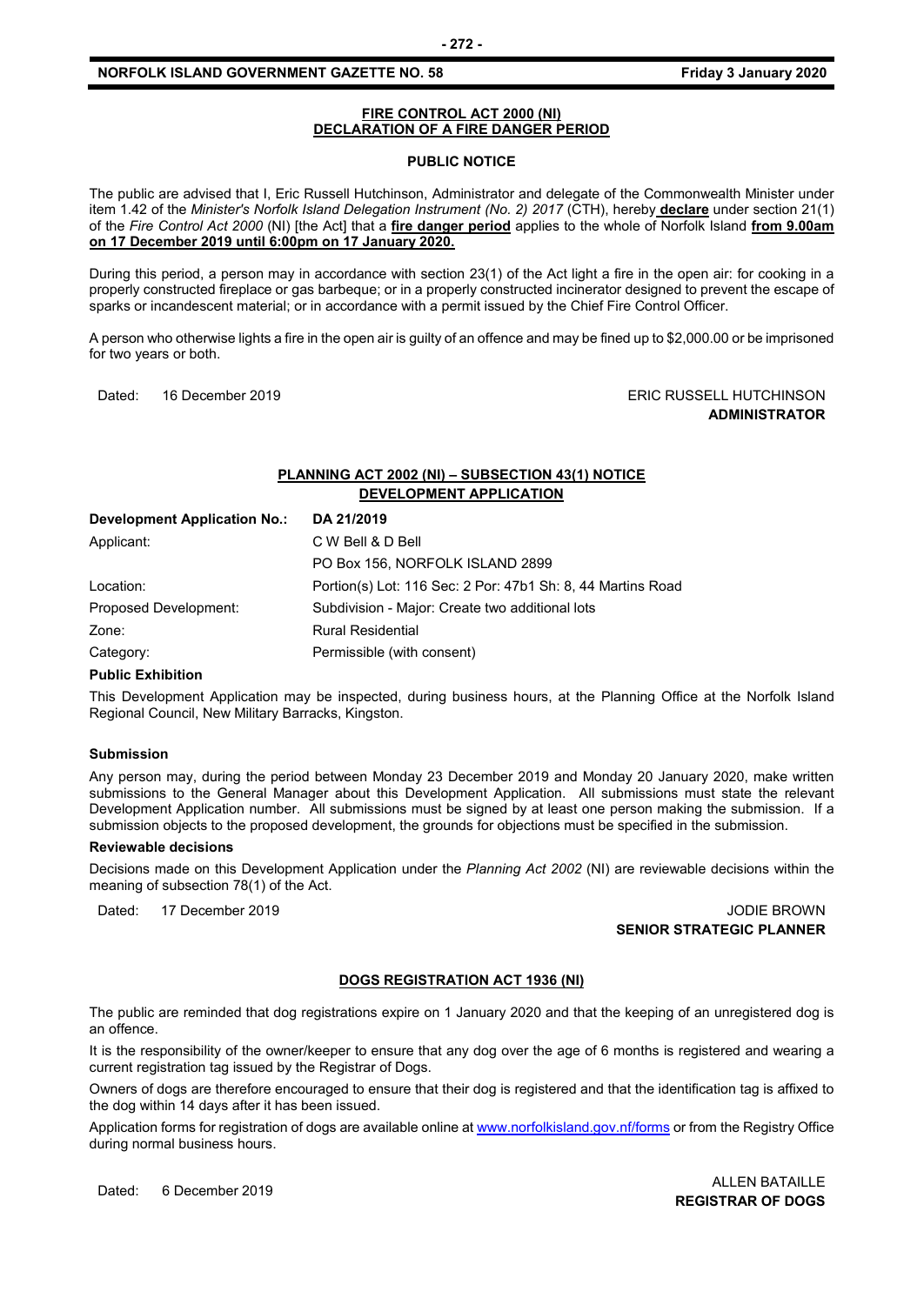# **PLANNING ACT 2002 (NI) SUBSECTION 11(1) NOTICE INVITATION FOR PUBLIC SUBMISSIONS ABOUT A DRAFT PLAN TO VARY THE NORFOLK ISLAND PLAN 2002**

I, Eric Hutchinson, Administrator of Norfolk Island and delegate of the Commonwealth Minister under Item 1.78 of the *Minister's Norfolk Island Delegation Instrument 2017 (No. 2)* (CTH), invite public submissions about a draft plan to vary the Norfolk Island Plan 2002, to allow *Subdivision – Major* to create two additional lots.

| <b>Applicants:</b>                            | David and Coral Bell                          |
|-----------------------------------------------|-----------------------------------------------|
| <b>Draft Plan No:</b>                         | PVA 03/2019                                   |
| The draft Plan applies to the following land: | Portion 47b1, 44 Martins Road, Norfolk Island |

#### **Public Exhibition**

An Application to Vary the Norfolk Island Plan was submitted under subsection 9(2) of the *Planning Act 2002* (NI) to allow use of designated land as described above, for *Subdivision - Major* as permissible with consent use or development to create 2 additional lots as shown in Draft Plan 03/2019. If approved, the plan variation would allow a development application for the proposed subdivision of Portion 47b1 Martins Road to be considered and determined.

In accordance with subsection 11(1) of the *Planning Act 2002* (NI)*,* the draft plan, as shown below, and the accompanying Plan Variation Application and reasons for the application are available for inspection, during business hours, between Monday 9 December 2019 and Monday 20 January 2020 at the Planning Office at the Norfolk Island Regional Council, New Military Barracks, Kingston.

#### Draft plan 03/2019

| Proposed | The Norfolk Island Plan 2002 (as amended) is amended as follows: |                                               |                                                                                       |  |  |  |
|----------|------------------------------------------------------------------|-----------------------------------------------|---------------------------------------------------------------------------------------|--|--|--|
| changes  | <b>SCHEDULE 2 – DEVELOPMENT OF SPECIFIC SITES</b>                |                                               |                                                                                       |  |  |  |
|          | <b>S2.1- SPECIFIC SITES SUBJECT TO CLAUSE 104</b>                |                                               |                                                                                       |  |  |  |
|          | To insert at the end of the Schedule:                            |                                               |                                                                                       |  |  |  |
|          | Lot                                                              | <b>Purpose</b>                                | <b>Conditions</b>                                                                     |  |  |  |
|          | Portion 47b1 Martins Road                                        | Subdivision into a<br>total of 3<br>portions. | As detailed in<br>the Notice of<br>for<br>Development<br>Decision<br>Application xxxx |  |  |  |
|          |                                                                  |                                               |                                                                                       |  |  |  |
|          |                                                                  |                                               |                                                                                       |  |  |  |

#### **Submissions**

Any person may make written submissions to the General Manager about this draft plan. All submissions must be received by Monday 20 January 2019 and signed by at least one person making the submission. If a submission objects to the draft plan, the grounds for objections must be specified in the submission.

Dated: 28 November 2019

| <b>ERIC HUTCHINSON</b>                    |
|-------------------------------------------|
| ADMINISTRATOR OF NORFOLK ISLAND           |
| AND DELEGATE OF THE COMMONWEALTH MINISTER |

#### **TRAFFIC ACT 2010 (NI)**

### **TEMPORARY CLOSURE OF ROAD FOR ROAD WORKS**

#### **CULVERT PIPE REPLACEMENT AND REPAIR**

#### **ANSON BAY ROAD – SECTION OF HEADSTONE ROAD TO THE GUN CLUB ON ANSON BAY ROAD**

I, Bruce Taylor, Acting Chief Executive Officer and Interim General Manager of the Norfolk Island Regional Council, under section 50 of the *Traffic Act 2010* (NI) **close** that part or parts of the road specified in Part 1 of the Schedule to all vehicular traffic (except any vehicle specified in Part 2 of the Schedule) for and during the period **8.00am to 4.00pm on and from Tuesday 7 January 2020 through to Friday 1 May 2020** as necessary for public safety purposes and as I am of the opinion it is necessary or desirable to do so in order to carry out **CULVERT PIPE REPLACEMENT AND REPAIR**.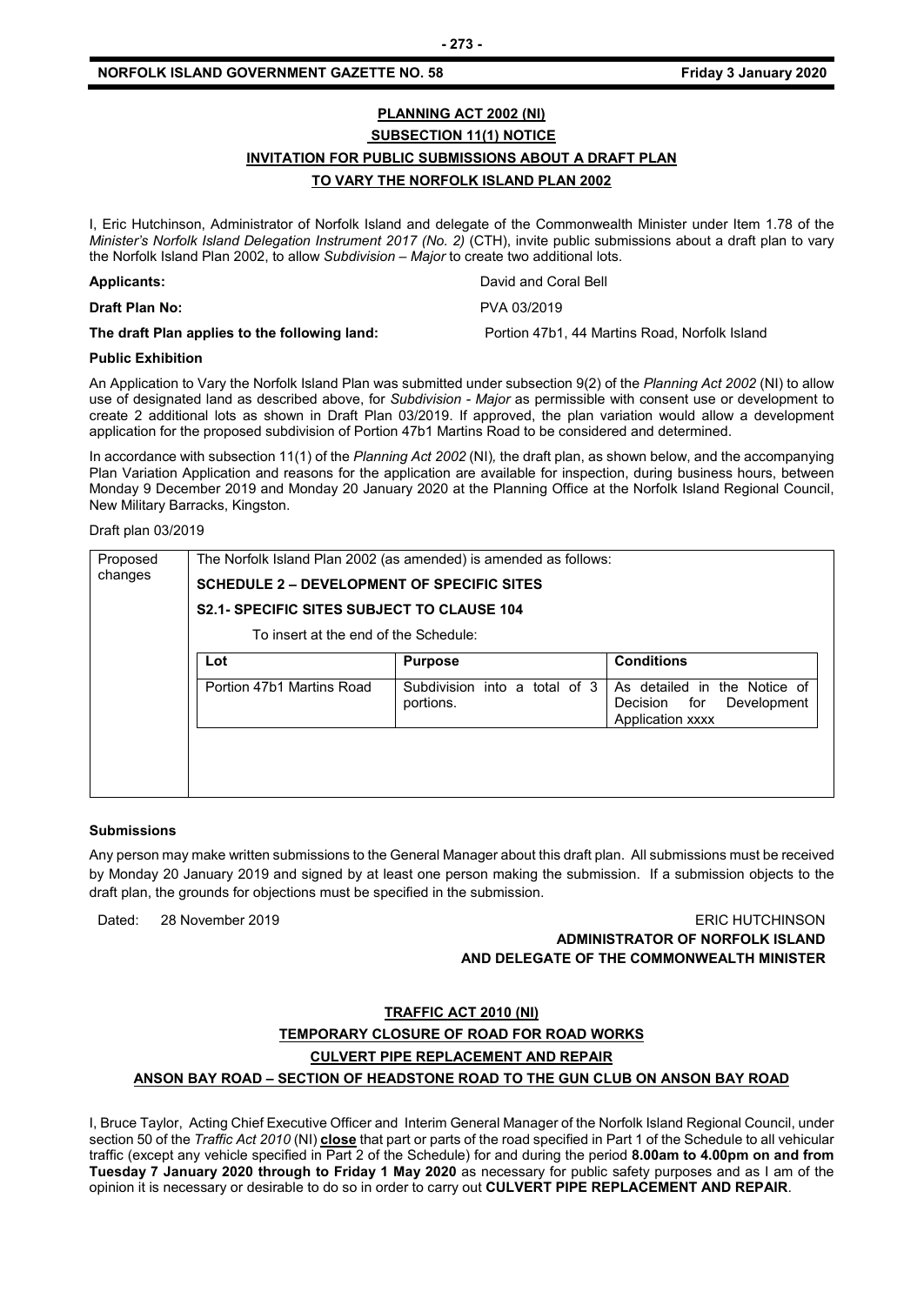#### **NORFOLK ISLAND GOVERNMENT GAZETTE NO. 58 Friday 3 January 2020**

#### **SCHEDULE**

**Part 1** – Part Road Closure: That part of Anson Bay Road, from a section of Headstone Road to the Gun Club on Anson Bay Road, for the purpose of culvert/pipe replacement and repair as shown on the attached plan and map. The start and end of the road works site to be as officially signposted by the Council or as directed by Council workers at the works site or as directed by police from time to time during the period which from time to time may be a closure of all of the road or a closure of only a part of the road or a closure of one or more carriageways of Anson Bay Road as needed for the culvert works.

**Part 2** - Exempted classes of vehicles –

- (a) Vehicles and plant authorised by the Interim General Manager of the Norfolk Island Regional Council or delegate thereof for delivery of goods or services;
- (b) Council vehicles and plant involved on official business;
- (c) Police, ambulance, fire services and emergency vehicles on official business;<br>(d) Vehicles authorised by OIC Police or delegate thereof.
- Vehicles authorised by OIC Police or delegate thereof.



Dated: 2 December 2019 BRUCE TAYLOR **ACTING CHIEF EXECUTIVE OFFICER**

# **TRAFFIC ACT 2010 (NI) TEMPORARY CLOSURE OF ROAD: MOVEMENT OF WIDE AND HEAVY VEHICLES MARSHS ROAD FROM STOCKYARD ROAD TO BALL BAY**

I, Lotta Jackson, Chief Executive Officer and General Manager of the Norfolk Island Regional Council, under section 50 of the *Traffic Act 2010* (NI), temporarily close that part or parts of the road specified in Part 1 of the Schedule to all vehicular traffic (except any vehicle specified in Part 2 of the Schedule) **for a 24 hour period each day from 6:00am from Wednesday 9 October 2019 to 6:00am on Tuesday 31 March 2020** as I am of the opinion it is necessary or desirable to do so for public safety purposes and to enable Boral Resources QLD Pty Limited to receive and move vehicles, plant, equipment and materials from Ball Bay's temporary groyne involving the operation of wide and heavy vehicles and for related purposes.

#### **SCHEDULE**

Part 1 – Partial Road Closure: That part or parts of the roads comprising Marshs Road from Stockyard Road to Ball Bay. Part 2 - Exempted classes of vehicles: